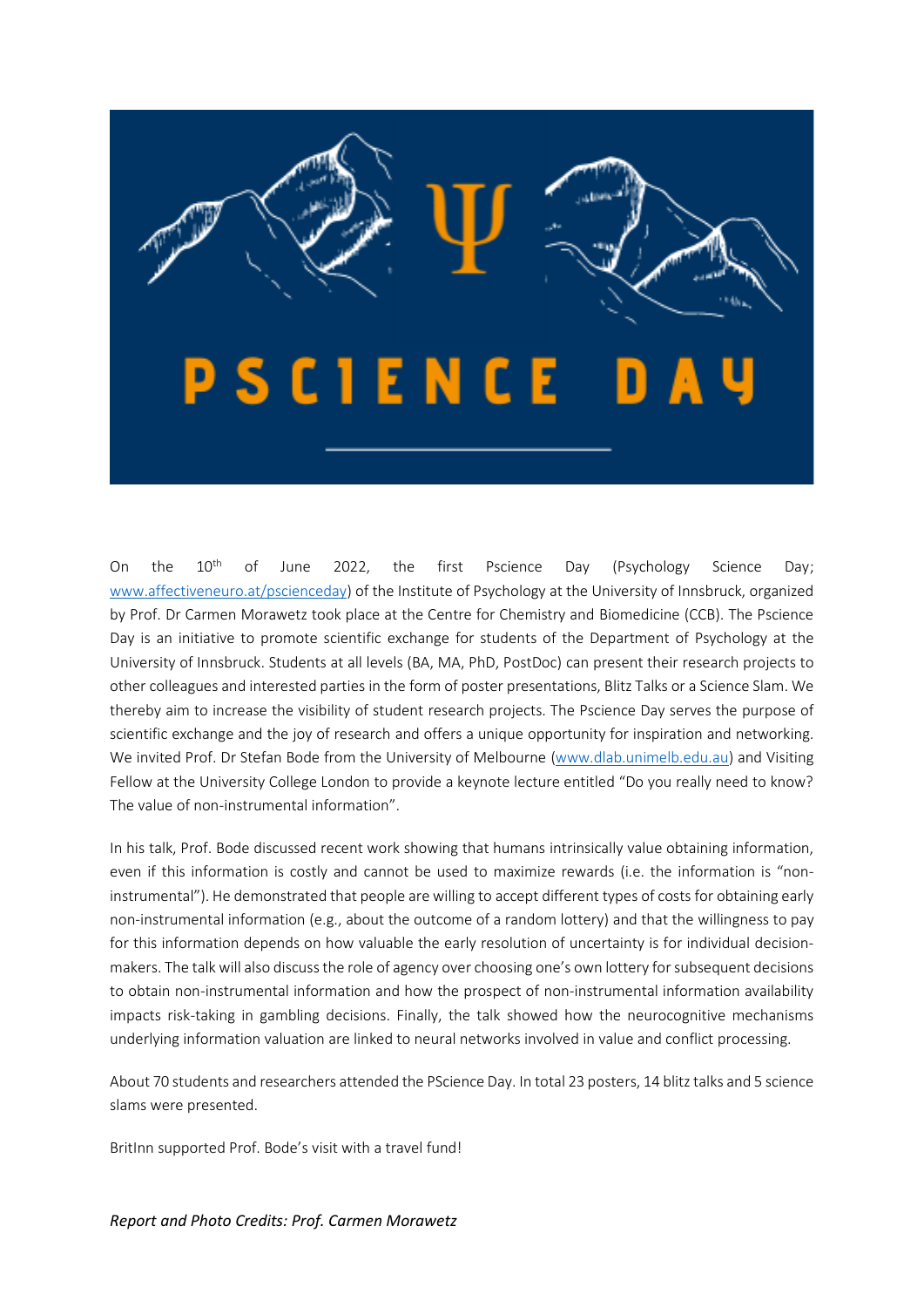



*Report and Photo Credits: Prof. Carmen Morawetz*